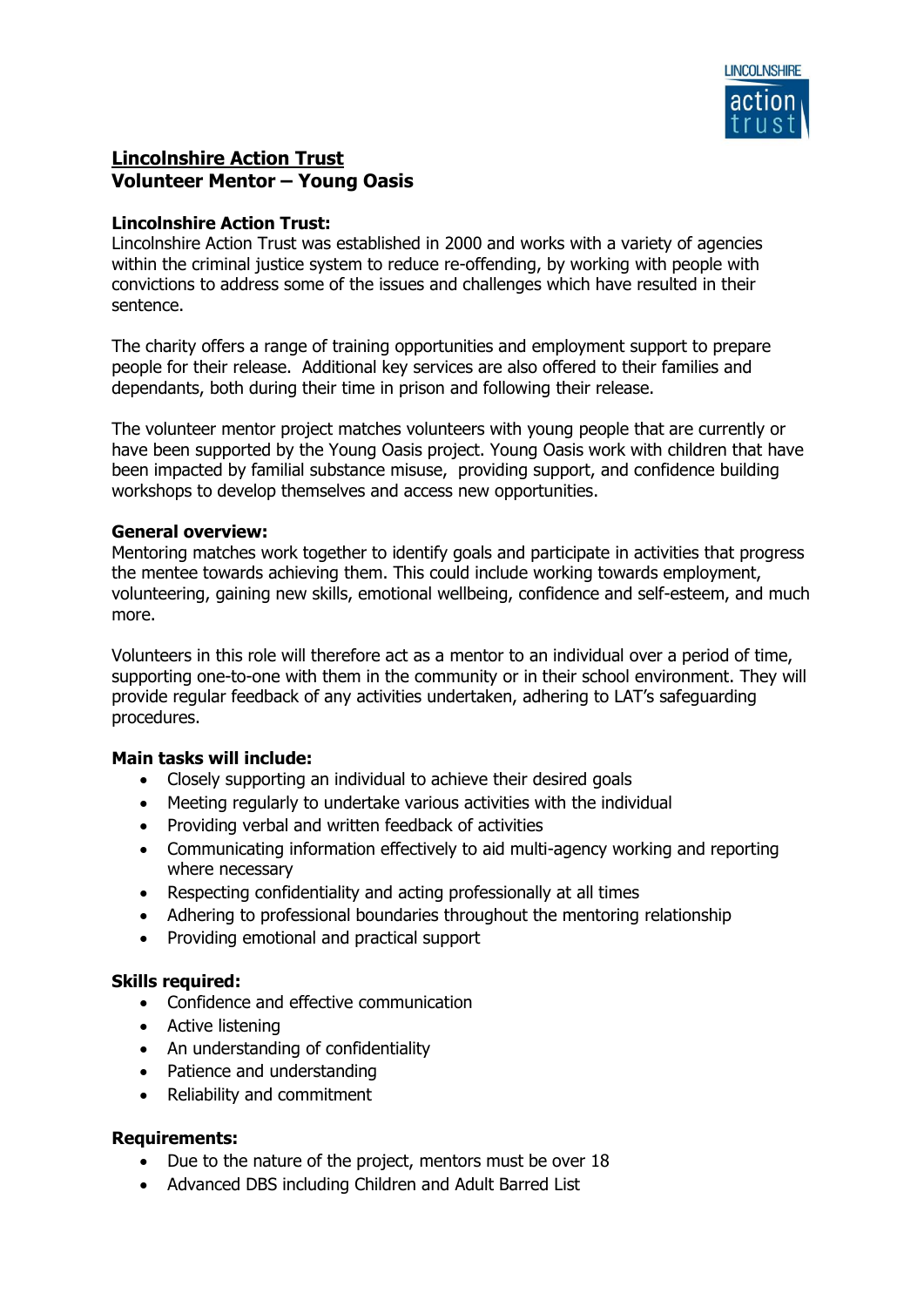

# **Locations:**

The role is available throughout Lincolnshire. Your own travel is desirable, but not essential.

# **Expenses:**

- Public transport costs with receipts or mileage up to a 20 mile radius at 45p per mile
- Reimbursement for refreshments with receipts

### **Training and support:**

- Initial project induction and training, including safeguarding and an overview of the criminal justice system
- LAT offers a training and recognition day for all volunteers annually

# **Commitment:**

LAT asks volunteers to:

- Commit to the project and its purpose
- Give notice of absence as soon as possible
- Be available for a minimum of 2 hours per week over a 4-6 month period
- Undertake an induction and training programme
- Agree to an Enhanced DBS check and reference checks

#### **Volunteers can expect:**

- Regular support and supervision from the volunteer coordinator and senior practitioners
- Training and progression opportunities
- A clear and understandable volunteer policy
- Invitation to volunteer meetings and outreach
- Recognition of their work

#### **Recruitment process:**

- Email or call for more information or to request an application form. Alternatively download an application form from the website
- Complete and return the application form via post or email
- Applicants will be invited to attend an informal interview with the volunteer coordinator and/or a senior practitioner
- If both parties wish to continue the application process references will be sought
- The applicant will then be invited to a volunteer training session relevant to the role they have applied for and a DBS form for an enhanced DBS check will be completed
- After training, the applicant will meet with the volunteer coordinator and/or senior practitioner after training to discuss next steps and the DBS form will be sent to the umbrella body for processing
- Volunteers will be given regular support and supervisions, as well as the opportunity to access development opportunities and training. Volunteers are also reimbursed for 'out of pocket' travel and expenses incurred in the role

# **To apply:**

- Download an application form from the 'Getting Involved' page of our website
- Email [volunteering@LATcharity.org.uk](mailto:volunteering@LATcharity.org.uk)